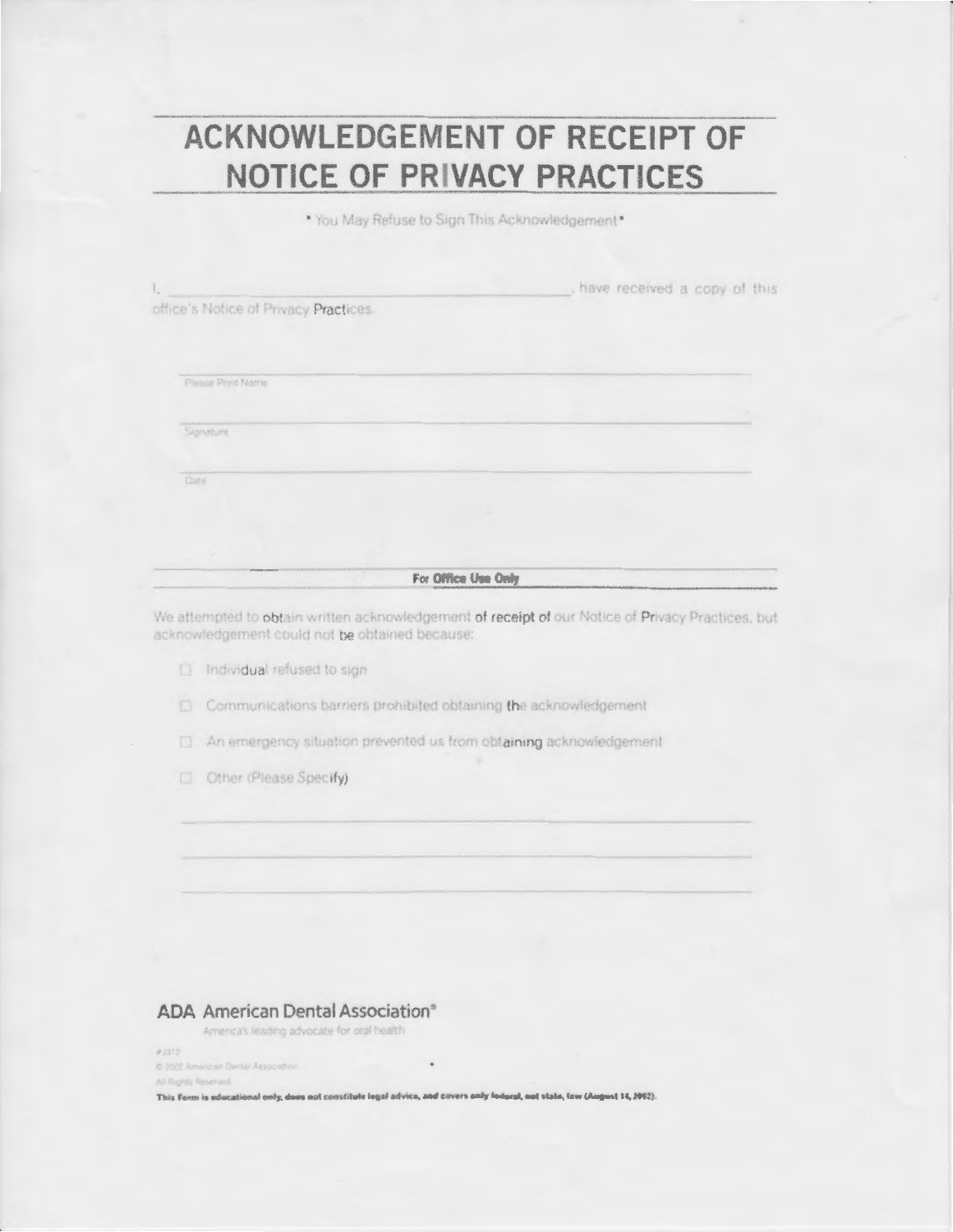# Health History Form **ADA** American Dental Association® **ADA** American Dental Association®

America's leading advocate for oral health

**Email:** Today's Date:

As required by law, our office adheres to written policies and procedures to protect the privacy of information about you that we create, receive or maintain. Your answers are for our records only and will be kept confidential subject to applicable laws. Please note that you will be asked some questions about your responses to this questionnaire and there may be additional questions concerning your health. This information is vital to allow us to provide appropriate care for you. This office does not use this information to discriminate.

| Name:                                                  |                           |                                                                                                      | Home Phone: Include area code |         |                                                             | Business/Cell Phone: Include area code |      |                      |
|--------------------------------------------------------|---------------------------|------------------------------------------------------------------------------------------------------|-------------------------------|---------|-------------------------------------------------------------|----------------------------------------|------|----------------------|
| $L$ ast                                                | First                     | Middle                                                                                               |                               |         |                                                             |                                        |      |                      |
| Address:                                               |                           |                                                                                                      | City:                         |         | State:                                                      | Zip:                                   |      |                      |
| Mailing address                                        |                           |                                                                                                      |                               |         |                                                             |                                        |      |                      |
| Occupation:                                            |                           |                                                                                                      | Height:                       | Weight: | Date of Birth:                                              |                                        | Sex: |                      |
| SS# or Patient ID:                                     | <b>Emergency Contact:</b> |                                                                                                      | Relationship:                 |         | Home Phone: Include area code                               | Cell Phone: Include area code          |      |                      |
|                                                        |                           | If you are completing this form for another person, what is your relationship to that person?        |                               |         |                                                             |                                        |      |                      |
| Your Name                                              |                           |                                                                                                      | Relotionship                  |         |                                                             |                                        |      |                      |
| Do you have any of the following diseases or problems: |                           |                                                                                                      |                               |         | (Check DK if you Don't Know the answer to the the question) |                                        |      | Yes No DK            |
| Active Tuberculosis                                    |                           |                                                                                                      |                               |         |                                                             |                                        |      | $\Box$ $\Box$ $\Box$ |
|                                                        |                           |                                                                                                      |                               |         |                                                             |                                        |      |                      |
|                                                        |                           |                                                                                                      | Cough that produces blood     |         |                                                             |                                        |      | $\Box$ $\Box$        |
|                                                        |                           |                                                                                                      |                               |         |                                                             |                                        |      |                      |
|                                                        |                           | If you answer yes to any of the 4 items above, please stop and return this form to the receptionist. |                               |         |                                                             |                                        |      |                      |

## **Dental Information** For the following questions, please mark (X) your responses to the following questions.

|                                                                                          | Yes No DK | Yes No DK                      |
|------------------------------------------------------------------------------------------|-----------|--------------------------------|
|                                                                                          |           |                                |
|                                                                                          |           |                                |
| Is your mouth dry? $\Box$                                                                |           |                                |
|                                                                                          |           |                                |
|                                                                                          |           |                                |
| Have you had any problems associated with previous dental treatment? $\square$ $\square$ |           |                                |
|                                                                                          |           |                                |
|                                                                                          |           | Date of your last dental exam: |
| If yes, how often? Circle one: DAILY / WEEKLY / OCCASIONALLY                             |           | What was done at that time?    |
|                                                                                          |           | Date of last dental x-rays:    |
| What is the reason for your dental visit today?                                          |           |                                |
| How do you feel about your smile?                                                        |           |                                |

Medical Information **Please mark (X)** your response to indicate if you have or have not hod ony of the following diseases or problems.

|                                                                                            | Yes No DK                | <b>Yes No DK</b>                                                           |  |  |  |  |  |
|--------------------------------------------------------------------------------------------|--------------------------|----------------------------------------------------------------------------|--|--|--|--|--|
|                                                                                            |                          | Have you had a serious illness, operation or been pospitalized             |  |  |  |  |  |
| Physician Name:                                                                            | Phone: Include area code | 000                                                                        |  |  |  |  |  |
|                                                                                            |                          | If yes, what was the illness or problem?                                   |  |  |  |  |  |
| Address/City/State/Zip:                                                                    |                          |                                                                            |  |  |  |  |  |
|                                                                                            |                          | Are you taking or have you recently taken any prescription                 |  |  |  |  |  |
|                                                                                            |                          | If so, please list all, including vitamins, natural or herbal preparations |  |  |  |  |  |
| Has there been any change in your general health within the past year? $\square$ $\square$ |                          | and/or dietary supplements:                                                |  |  |  |  |  |
| If yes, what condition is being treated?                                                   |                          |                                                                            |  |  |  |  |  |
|                                                                                            |                          |                                                                            |  |  |  |  |  |
| Date of last physical exam:                                                                |                          |                                                                            |  |  |  |  |  |
| $m \Delta \Delta \Delta \Delta$                                                            |                          |                                                                            |  |  |  |  |  |